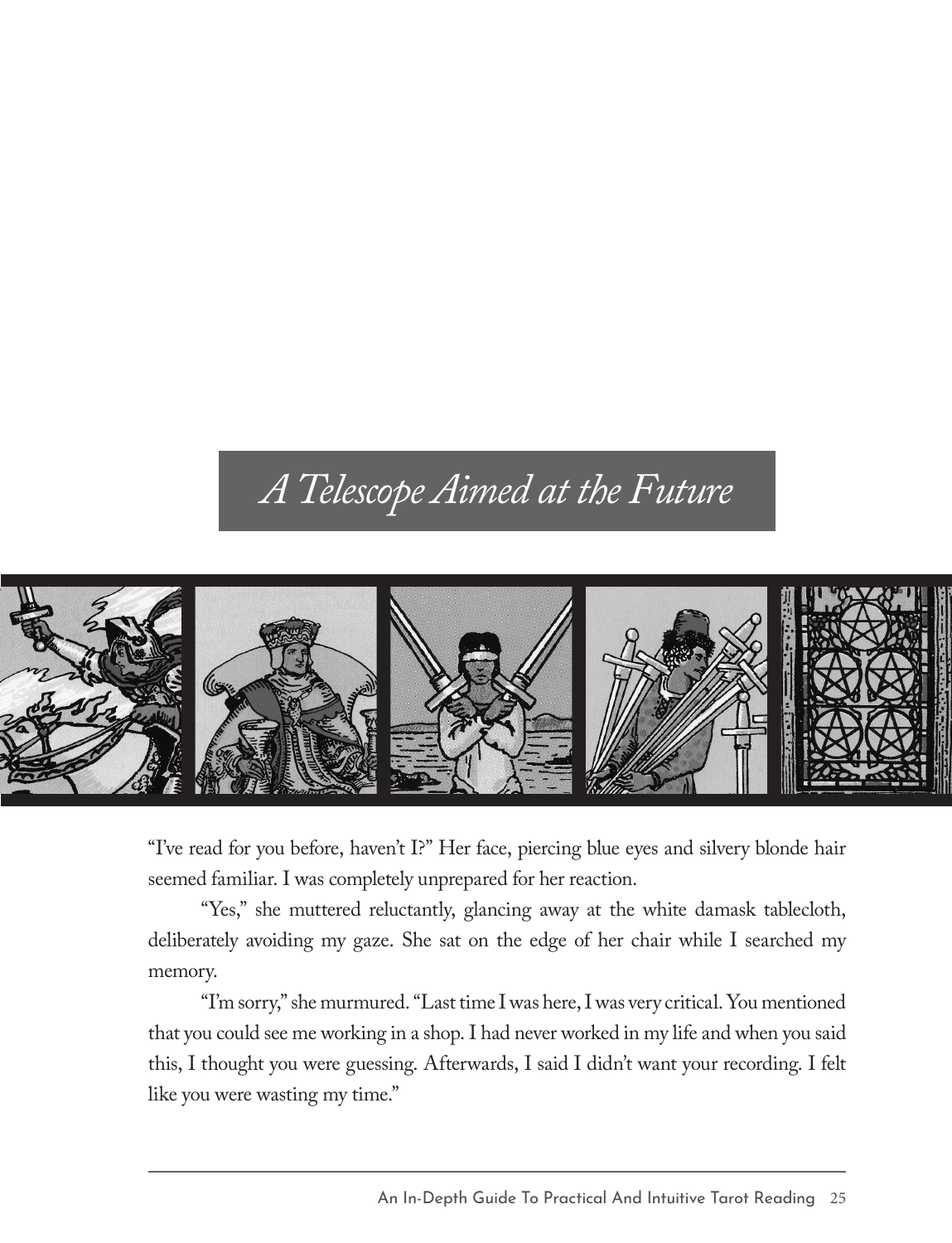As she said this, I remembered her name — Sabine. She had left that session with a cold, dismissive stare, before setting a brisk pace towards the front gate. As she powerwalked up the steep driveway, I thought to myself, "That went well." I never expected to see her again.

I had clairvoyantly glimpsed an image of her standing beside a shop counter on a quiet day, staring out at the sunny street through the window. When I described the scene, Sabine had looked at me as though I was crazy. She had sighed with disappointment and it was apparent that she felt she had wasted her time travelling across town in pursuit of an accurate prediction.

Sabine had immediately corrected me, by saying she'd never been employed. Her wealthy husband provided a very comfortable life. Sabine's daily routine involved regular lunches with her girlfriends, gym visits plus shopping and beauty treatments. Her live-in housekeeper took care of daily domestic chores while day staff cooked and maintained the well-manicured gardens. In between trips to Paris and New York to attend fashion events and Monaco to catch up with friends, she also shopped with her sons, nineteen-year-old Marco and fifteen-year-old Lucas.

Feeling pressured by her abrupt, adverse reaction, I intuitively re-scanned ahead into her life and saw the same scene. Usually, when this occurs, I know that the foreseen circumstances are likely to be significant in that person's life. However, Sabine clearly wasn't interested in exploring why she might be working in a shop, so I politely suggested that we move on to her more immediate questions.

Afterwards, I wondered if I should have taken more notice of her classic sky-blue leather handbag. The gold fasteners looked expensive, even to a man's eye. I wondered if I'd misinterpreted what I had seen or simply got it wrong. Sometimes when clairvoyants are stressed or uncentred, accuracy suffers. Perhaps I wasn't grounded enough when I sat down to read for Sabine.

After berating myself momentarily, I realised I had correctly described some of her friends and family members. She had taken offence at my description of her longer-term future, one far removed from her current reality. As she left, I reminded her that if she knew with certainty what the future held, she wouldn't need to consult me. She ignored my comment and strode back to her car and her comfortable life.

Today, Sabine seemed different. Her eyes were less judgemental and reflected deep sadness. She didn't know where to begin. While shuffling the deck, she told me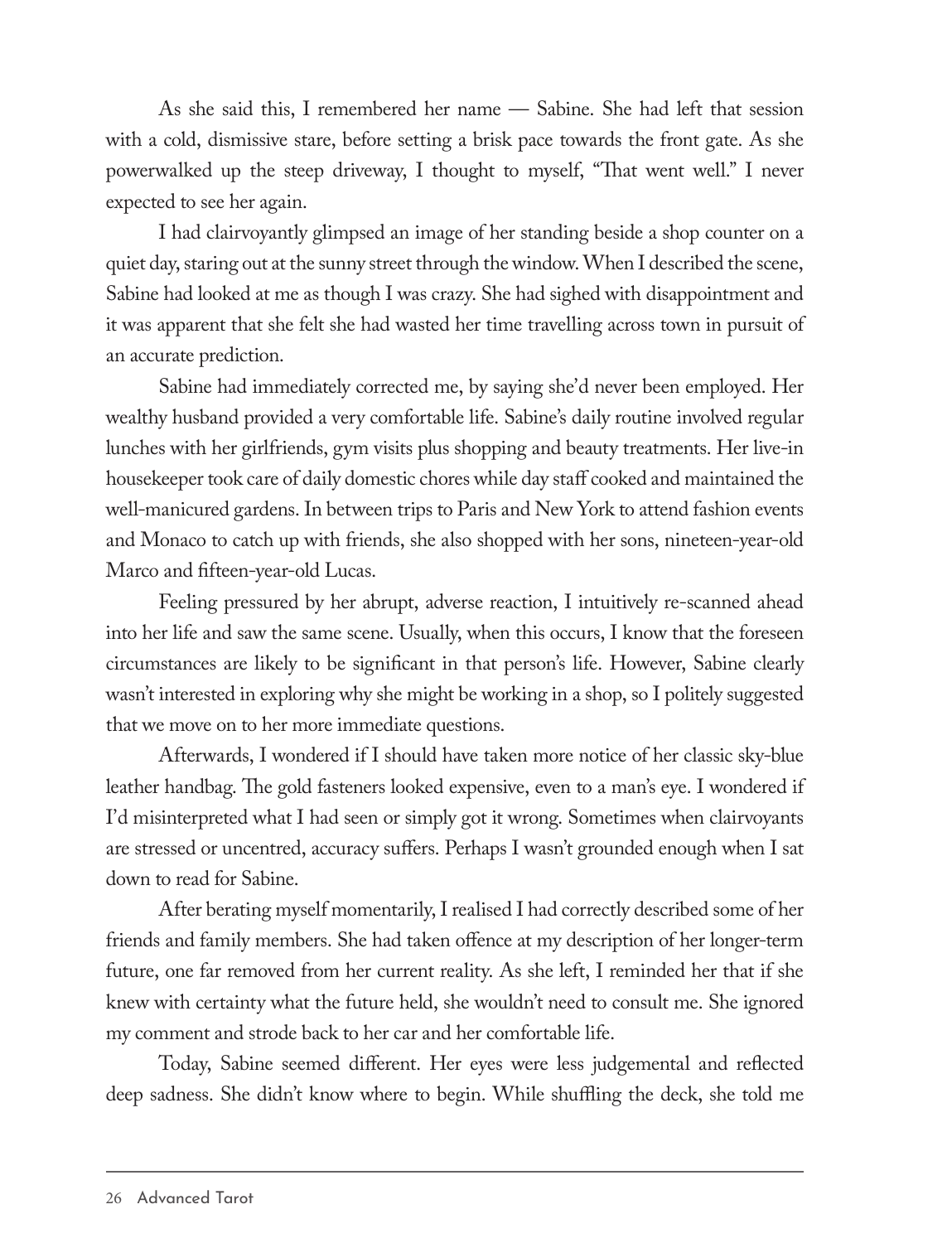why she had returned. Two years after her previous reading with me, her husband died suddenly from a heart attack. Her son Marco took over the company without any business experience. Within three years, the firm was bankrupt. While she desperately juggled creditors and tried to find viable solutions, the bank seized the family home to cover outstanding debts. It was a dismal time for her.

Soon they were renting a shabby two-bedroom apartment with their lavish silk curtains spilling down to the cluttered floor as a reminder of better times. At forty-eight years of age, Sabine had to find her first job. She wasn't qualified for a professional position, but after several exhausting months, she found part-time work in a clothing store.

"It was difficult," she sighed. "I lost all of my friends. I couldn't afford to lunch with them. There was no money for shopping. After using up my frequent flyer points, I couldn't travel overseas. I was unable to service my Jaguar, so that was sold. Even my parent's furniture that was in storage for the boys had to be liquidated." She faltered momentarily, exhaling deeply and then continued.

"I lost everything. At least Lucas had finished school. I couldn't have maintained the school fees. One afternoon, I was working alone in the boutique. It was a quiet spring day. I stood staring out into the bright sunshine at a couple of well-dressed women who were shopping, having fun like I once did. They looked tanned, relaxed and carefree. They laughed while packing designer shopping bags into a shiny, black SUV. I imagined them sipping champagne with a lavish lunch, followed by more retail therapy, while I stood in the shadows, enviously glimpsing fragments of my old life. I felt so disconnected from their lifestyle. While they had credit cards for each day of the week, most of my wage was spent before I received them."

"Then I remembered what you'd told me. You said you saw me working in a shop. I thought you were a fool back then. I didn't listen to the rest of your reading. I just wanted to pay your fee and stop wasting my time. I didn't want the recording, but I remembered bits of it."

"It was hard. I had never scrambled to pay a bill before. When Steve died, I couldn't even get out of bed for several weeks and didn't open my mail or email for a month. Suddenly everyone was demanding money. I was drowning in debt and couldn't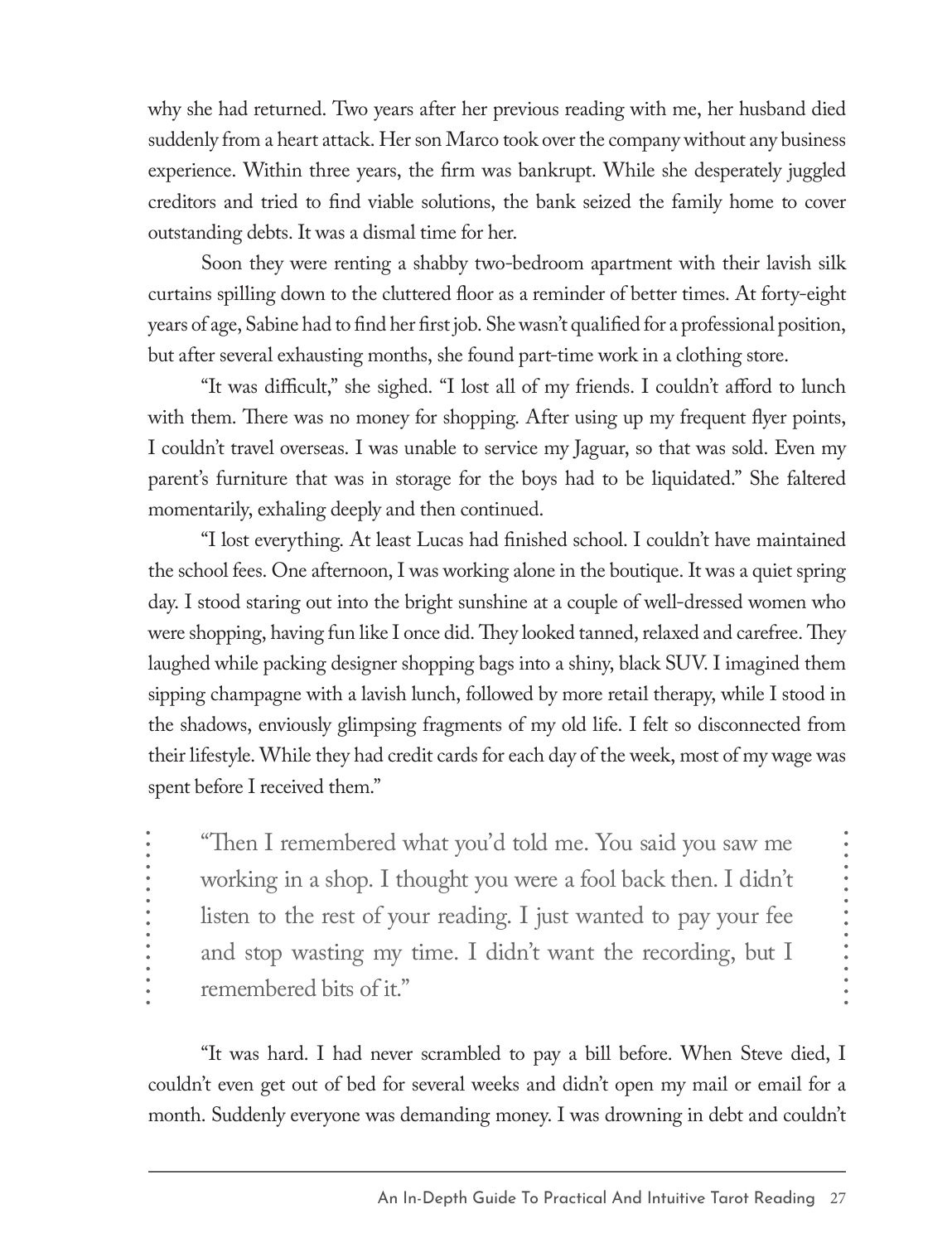pay anybody. So, I closed the blinds, turned off my phone and retreated to bed. My son eventually summoned a doctor who told me that I had two options. I could voluntarily check myself into the psychiatric ward of a hospital or take antidepressants and work my way back into life. It was a different existence: smaller, harder, without a safety net. It was bleak, gruelling and relentless, but one of the hardest parts is that it has taken me eighteen months to save the money to have another session with you. Well, I'm ready to listen now," she said softly.

I sat motionless, holding my breath. I wanted to give Sabine a very clear reading after what she had endured. This weight of responsibility is what many tarot readers experience when reading for others — to clarify a client's available choices without pushing any particular agenda. Sometimes it's complicated, knowing what to look for, how much to say and what to rephrase or edit because the client might not be ready to hear it.

Fortunately, Sabine's harsh personal winter was over, according to the cards she selected. I could see a new love relationship and some study, plus a different career leading to financial independence. She was unlikely to ever return to her long lunches and daily shopping jaunts. Instead, I glimpsed her travelling through Europe with her new partner.

Bleak times are often followed by memorable summers. Had we explored the shop scene in her initial reading, Sabine could have been alerted to her approaching personal hardship. She might have had time to lay the groundwork for changing circumstances. Instead, expectations narrowed her focus and she sailed into uncharted waters, completely unprepared.

Several years after her second reading, I met Sabine again. She remained behind after my talk in a bookshop to tell me that she had met a new man and they had moved in together. She was happy to have a home with a garden again and was considering courses that might improve her career prospects.

"Is that an engagement ring?" I asked.

"Yes, it is," she replied beaming. "When I saw you listed as the speaker tonight, I had a shock. It brought all that hardship back to me. It seems so long ago now. Those were dark days, but you told me that the sun would reappear and it has." I felt happy for her.

Consulting the tarot for guidance about a wise course of action can mean the difference between being successful or living with regrets. The death of her husband would still have occurred but Sabine, having been forewarned, could have been much better prepared. The intervening years might have provided a chance to study for a career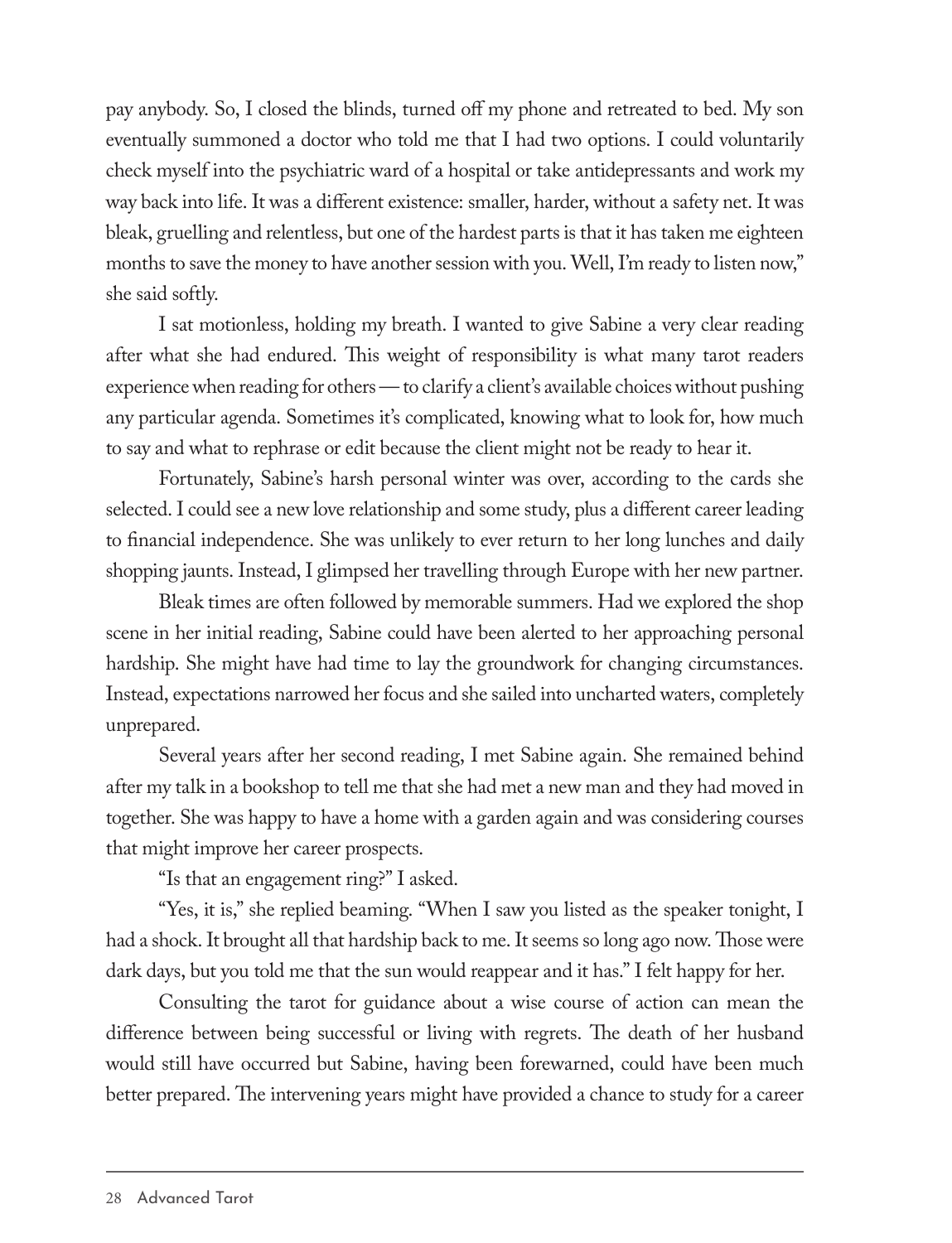or learn business management or even take a job for work experience in preparation for the devastating changes. Depending on the cards on the table and what I saw clairvoyantly, it is likely I would have told Sabine that sudden change was approaching and that her lifestyle was likely to change drastically as a result. I'd have effectively told her that summer was ending and a long, cold winter was approaching. Knowing in advance gives the client time to prepare.

Secure in the belief that her husband would always be there to support her meant Sabine had little motivation to labour for a living. Most people work because they need to, not because they want to. Knowing ahead of time that a storm is approaching can be shocking, but after the panic subsides, practical options can be explored. Instead, Sabine unexpectedly had the multiple demands of burying her husband, dealing with grief, supporting her sons and staving off bankruptcy. Forewarned is forearmed.

Sometimes, a tarot practitioner has to decide how much information to relay to a client to avoid overwhelming them. Occasionally, a reader might not glimpse any major changes ahead. This can occur when clients want to focus on immediate issues, such as a possible retrenchment, the ill-health of a parent or a floundering relationship. More skilled practitioners allow clients to set the focus of questions but as intuitive abilities strengthen, readers can take a few minutes at the end of a session to psychically look ahead five or even ten years for major opportunities or obstacles. This book is about getting the tarot part of the process right while developing intuition.

Eventually, it's possible to combine personal memory of tarot card meanings with intuitive flashes of specific information. After describing the King of Wands to a client from memory, intuition can offer a more detailed description of the individual such as his favourite hobbies, how he loves to walk his Doberman down by the river after work or that he yearns to buy and renovate an abandoned house in the country.

Intuition can enhance a tarot reading and confirm some of the unique or quirky qualities of the person being described. However, cementing a fundamental knowledge of individual card meanings is essential for those times when personal intuition takes a